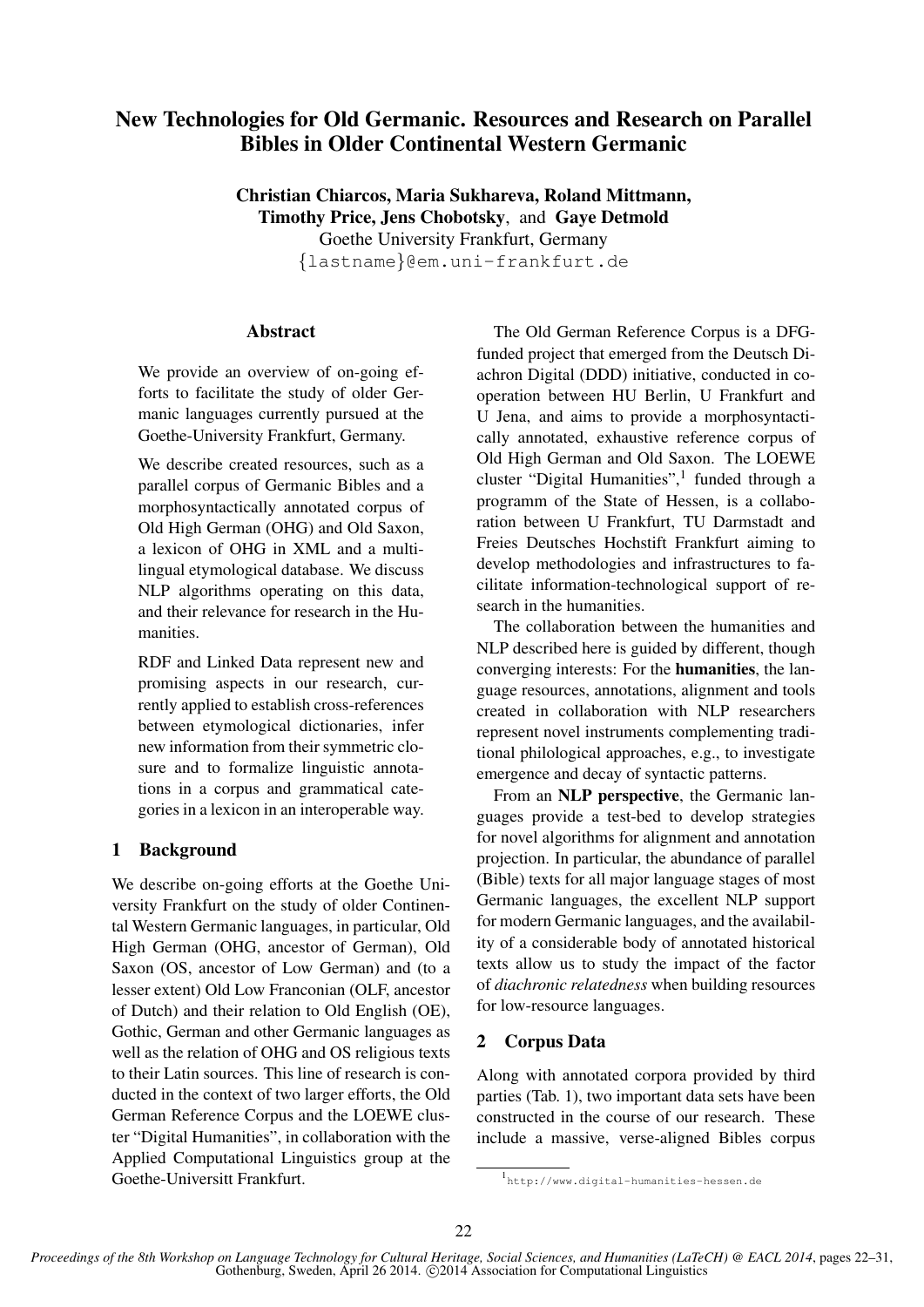covering all Germanic languages, and the Old German Reference Corpus. In additional, a thematical alignment of quasi-parallel text within and across biblical texts was extrapolated from the literature.

#### 2.1 Germanic parallel Bible corpus

Bible data represents the majority of parallel data available for historical Germanic languages, and for the case of OS and OHG, gospel harmonies represent even the majority of data currently known. Hence, we began compiling a corpus of Bible texts, excerpts and fragments for all Germanic languages marked up with IDs for verses (if possible), chapters and books. For data representation, we employed an XML version of the CESscheme developed by (Resnik et al., 1997). Having outgrown the scale of Resnik's earlier project by far, we are currently in transition to TEI P5 XML format. At the moment, 271 texts with about 38.4M tokens have already been processed (Tab. 2). Copyright prevents redistributing most of this data under a free or an academic license, but we plan to share the extraction and conversion scripts we used. . Except for automatically parsed Bibles in modern English, German and Swedish, the texts in this collection are not annotated. Where annotations are available from other corpora (Tab. 1), however, these were aligned with our Bibles.

### 2.2 Old German Reference Corpus

The Old German Reference Corpus (*Referenzkorpus Altdeutsch*) (Mittmann, 2013) is a joint project in cooperation between HU Berlin, U Frankfurt and U Jena, conducted in the wider context of the Deutsch Diachron Digital (DDD) initiative. The DDD initiative aims to provide deeply-annotated reference corpora of different historical stages of German. The Old German Reference Corpus comprises all preserved texts from the oldest stages of continental Western Germanic (OHG and OS) dating from ca. 750 to 1050 CE, 650,000 tokens in total. Among the largest coherent subcorpora are Tatian (OHG), Otfrid of Weissenburg (OHG) and the Heliand (OS). From these, only Tatian can be verse-aligned with the gospels (and is included in Tab. 1 and 2), while the Heliand and Otfrid are free renderings of the gospels. For these, the literature provides a section-level alignment only.

The DDD builds on the earlier efforts of the TITUS project (Thesaurus of Indo-European Text and Language Materials, *Thesaurus Indogermanischer Text- und Sprachmaterialien*) that pro-

vided digitized editions of texts in old Germanic languages as well as other Indo-European and selected non-Indo-European languages (Gippert,  $2011$ ).<sup>2</sup>

The annotations are mostly derived from the literature and existing glossaries that provide grammatical information for all known OHG and OS words, together with their exact source. These have been digitized, automatically applied to the text, manually refined using the annotation software ELAN,<sup>3</sup> augmented with metadata, and finally published via the ANNIS database (Linde and Mittmann, 2013).

The annotated corpus is published under a CC-BY-SA license over http://www.laudatio. org, where ELAN and relANNIS files are provided. So far, the OHG Tatian is available, further data sets are currently in preparation.

### 2.3 Thematical alignment within and across biblical texts

Translations of religious texts are well-suited for language comparison as well as NLP experiments exploiting parallel data as they are not only faithfully translated, but also, they come with a verselevel alignment which can serve as a basis for statistical word-level alignment, using, e.g., GIZA++ (Och and Ney, 2003). Where such a verse-level is not explicitly given, it can be automatically identified for actual translations. However, for independent compositions such as gospel harmonies, alignment is harder to identify and can only be established at the level of sections. In addition, similar links also exist *between* different parts of the Bible, e.g., parallel passages in different gospels.

For these, an index providing a coarse-grained thematical alignment at the level of sections was extrapolated from the literature. This index can be exploited to increase the coverage of the alignment: where no exact translation is available (historical language data is often fragmentary), a thematically matching section is retrieved. Furthermore, consulting the verse under consideration together with renderings of quasiparallel parts of the same text allows historical linguists to grasp the degree of grammatical variability for the phenomena they are interested in. Language comparison can thus be particularly well accomodated if mul-

<sup>2</sup>http://titus.uni-frankfurt.de/texte/ texte2.htm#ahd and #asachs

<sup>3</sup>http://www.lat-mpi.eu/tools/elan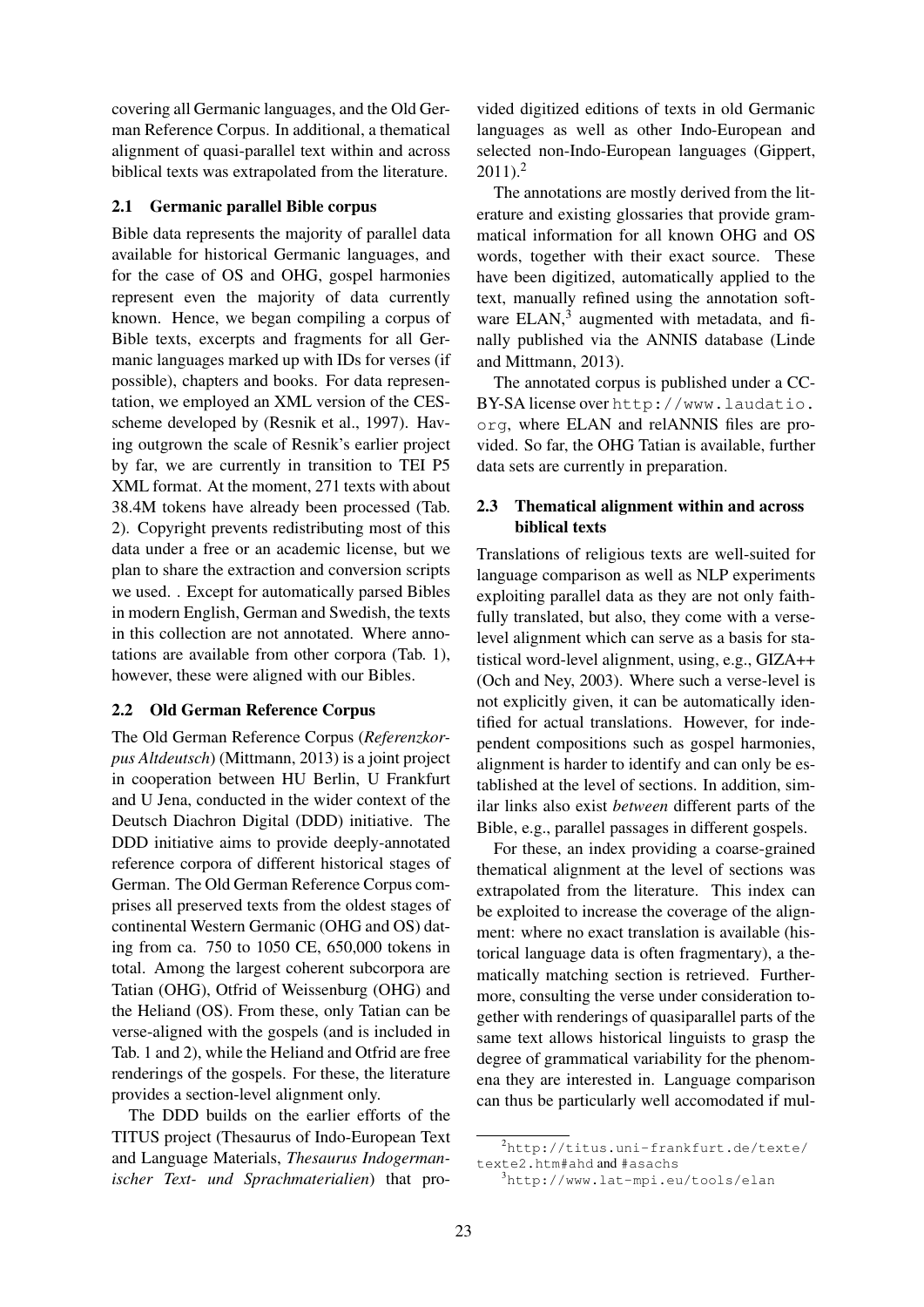| language  | period         |                  | syntax          | tok. | corpus                      |
|-----------|----------------|------------------|-----------------|------|-----------------------------|
|           | Modern         | 19th             | CS              | 21K  | (Kroch et al., 2010)        |
|           | <b>British</b> | 18th             | <b>CS</b>       | 32K  | (Kroch et al., 2010)        |
|           | Early          | 17th             | <b>CS</b>       | 22K  | (Kroch et al., 2004)        |
| English   | Modern         | 16th             | CS              | 21K  | (Kroch et al., 2004)        |
|           | Middle         | 14th             | <b>CS</b>       | 66K  | (Kroch and Taylor, 2000)    |
|           | Old            | 10 <sub>th</sub> | CS <sup>-</sup> | 78K  | (Taylor et al., 2003b)      |
|           |                |                  | DS              | 7K   | (Haug and Jøhndal, 2008)    |
| Icelandic | Middle         | 16th             | CS              | 40K  | (Rögnvaldsson et al., 2012) |
| High      | Early Mod.16th |                  | CS              | 27K  | (Light, 2013)               |
| German    | Old            | 9th              | CН              | 41K  | Sect. 2.2                   |
| Gothic    |                | 4th              | <b>DS</b>       | 56K  | (Haug and Jøhndal, 2008)    |

Table 1: Verse-aligned older Germanic Bible texts from various corpora with manual annotations for morphosyntax and syntax (CH chunks, CS constituents, DS dependencies)

|               | after          | 1800-          | 1600-          | 1400-                            | 1100-                            | before |
|---------------|----------------|----------------|----------------|----------------------------------|----------------------------------|--------|
|               | 1900           | 1900           | 1800           | 1600                             | 1400                             | 1100   |
|               |                |                |                |                                  | <b>Insular West Germanic</b>     |        |
| English       | 2              | $\overline{c}$ | $\overline{c}$ | 6                                | $3(+2)$                          | 1      |
| Pidgin/Creol  | $\overline{c}$ |                |                |                                  |                                  |        |
| Scots         | (6)            |                |                | (1)                              |                                  |        |
| Frisian       | $2 (+8)$       | (12)           |                | <b>Continental West Germanic</b> |                                  |        |
| Dutch         | 4              |                | 1              | 5                                |                                  | (1)    |
| L. Franconian | (47)           | 21             |                |                                  |                                  |        |
| Afrikaans     | 3              |                |                |                                  |                                  |        |
| German        | 3              | 1              | (19)           | $1(+4)$                          | $1(+1)$                          | 1      |
| dialects      | $3(+2)$        |                |                |                                  |                                  |        |
| Yiddish       |                |                |                |                                  |                                  |        |
| Low German    | $3(+18)$       | (66)           |                | (2)                              |                                  | 1      |
| Plautdietsch  | 2              |                |                |                                  |                                  |        |
| Danish        | 1              |                |                |                                  | <b>North &amp; East Germanic</b> |        |
| Swedish       | 3              |                |                | (3)                              | (1)                              |        |
| Bokmål        | $\overline{c}$ |                |                |                                  |                                  |        |
| Nynorsk       | $\overline{c}$ |                |                |                                  |                                  |        |
| Icelandic     |                | 1              |                | 1                                |                                  |        |
| Faroese       | 1              |                |                |                                  |                                  |        |
| Norn          |                |                | (2)            |                                  |                                  |        |
| Gothic        |                |                |                |                                  |                                  |        |
| tokens        | 21.8M          | 3.2M           | 2.7M           | 9.2M                             | 1.2M                             | 0.2M   |

Table 2: Verse-aligned texts in the Germanic parallel Bible corpus (parentheses indicate marginal fragments with less than 50,000 tokens)

tiple versions of the same passage in the same language can be provided.

To exploit redundancy and to enlarge the number of parallel and quasi-parallel passages for a given phenomenon searched in the corpus, crossreferences within the Bible and between the Bible and derived texts have been identified. For example, coarse-grained thematical alignment between different gospels is provided by the Eusebian Canon Tables and their subordinate Ammonian sections and are extendable to the Latin Tatian. For OS Heliand, a free adaptation of gospels, we have only a section-level thematical alignment with Tatian provided by Sievers (1872).

Information on these cross-references has been digitized and employed to create an interlinked index of thematically similar sections in the gospels and the OS and OHG gospel harmonies. Our Bible

| West Germanic                                                    |                |                 |           | other                                         |    | reconstr.      |           |                                                                      |  |
|------------------------------------------------------------------|----------------|-----------------|-----------|-----------------------------------------------|----|----------------|-----------|----------------------------------------------------------------------|--|
|                                                                  |                |                 |           |                                               |    |                |           |                                                                      |  |
| entries $(XML, in K)$                                            |                |                 |           |                                               |    |                |           |                                                                      |  |
| 25                                                               | 24             | 9               | 2         | 13                                            | 12 | 5              | 9         | 7                                                                    |  |
| triples $(R\overline{DF, in M})$                                 |                |                 |           |                                               |    |                |           |                                                                      |  |
|                                                                  |                | .6              | $\cdot$ 2 | .6                                            | .7 | $\mathcal{A}$  | $\cdot$ 2 | 2                                                                    |  |
|                                                                  |                |                 |           |                                               |    |                |           |                                                                      |  |
| 25                                                               |                |                 |           |                                               | 1  |                |           |                                                                      |  |
| 2                                                                | 26             | 7               | 2         | 3                                             | 1  |                |           |                                                                      |  |
| 1                                                                | $\overline{4}$ | 9               |           | $\overline{c}$                                | 1  |                |           |                                                                      |  |
| 1                                                                |                |                 |           | 1                                             | 14 |                |           |                                                                      |  |
| 1                                                                | 1              |                 |           | 1                                             | 1  | 6              |           |                                                                      |  |
| 5                                                                | 3              | 3               | 1         | $\overline{c}$                                | 4  | $\overline{c}$ | 8         |                                                                      |  |
| $\overline{2}$                                                   | 1              | 1               | 1         | 1                                             | 1  | 1              |           | 8                                                                    |  |
| 16                                                               | 23             | 8               | 4         | 10                                            | 12 | 7              | 6         | 3                                                                    |  |
|                                                                  | 10             | 4               | 2         | 5                                             |    | 9              |           | 2                                                                    |  |
| symmetric closure of etym. links (triples <i>per lang.</i> in K) |                |                 |           |                                               |    |                |           |                                                                      |  |
| $+11$                                                            |                |                 |           |                                               |    |                | $+21$     | +9                                                                   |  |
| links to $(L)$ LOD data sets (triples <i>per data set</i> in K)  |                |                 |           |                                               |    |                |           |                                                                      |  |
| 24                                                               | 22             | 8               | 2         | 12                                            | 11 | 5              | 8         | 7                                                                    |  |
| 132                                                              | 186            | 82              | 21        | 68                                            | 82 | 49             | 14        | 15                                                                   |  |
| 15                                                               | 11             | 8               | 3         | 7                                             | 11 | 6              | 9         | 13                                                                   |  |
|                                                                  |                | $1.2 \quad 1.6$ |           | lemon: Words $&$ links (in K)<br>$\mathbf{1}$ |    |                |           | OE OHG OS OLF OFr ON Got PGmc PIE<br>$+14$ $+11$ $+5$ $+9$ $+8$ $+5$ |  |

Table 3: Statistics on the etymological dictionaries, including Old Low Franconian (OLF), Old Frisian (OFr), Old Norse (ON), Gothic (Got), Proto-Germanic (PGmc) and Proto-Indo-European (PIE)

data is thus accompanied with an index that links disparate texts from different time periods and in distinctive styles and variant languages on the basis of thematical similarity as identified in the literature. For gospels and gospel harmonies, we identified 4560 inter-text groups made up of the related chunks between all the originals and languages involved that represents the basis for a more finegrained level of alignment (Price, 2012).

### 3 Linked Lexicon Data

A large lexical database of etymologically linked dictionaries of old Germanic languages (OS, OHG, OE, Gothic, Old Norse, Old Frisian, Old Low Franconian, Proto-Germanic; also Proto-Indo-European) has been developed in the context of the LOEWE cluster 'Digital Humanities' at the U Frankfurt. Building on the etymological and translational dictionaries of Old Germanic languages by Gerhard Köbler,<sup>4</sup> the project 'Historical Linguistic Database' developed user-friendly means of comparing etymologically related forms between historical dialects and their daughter languages (Price, 2012). The original PDF data were converted into an XML representation, crossreferences have been resolved and the results are

<sup>4</sup>http://www.koeblergerhard.de/ ahdwbhin.html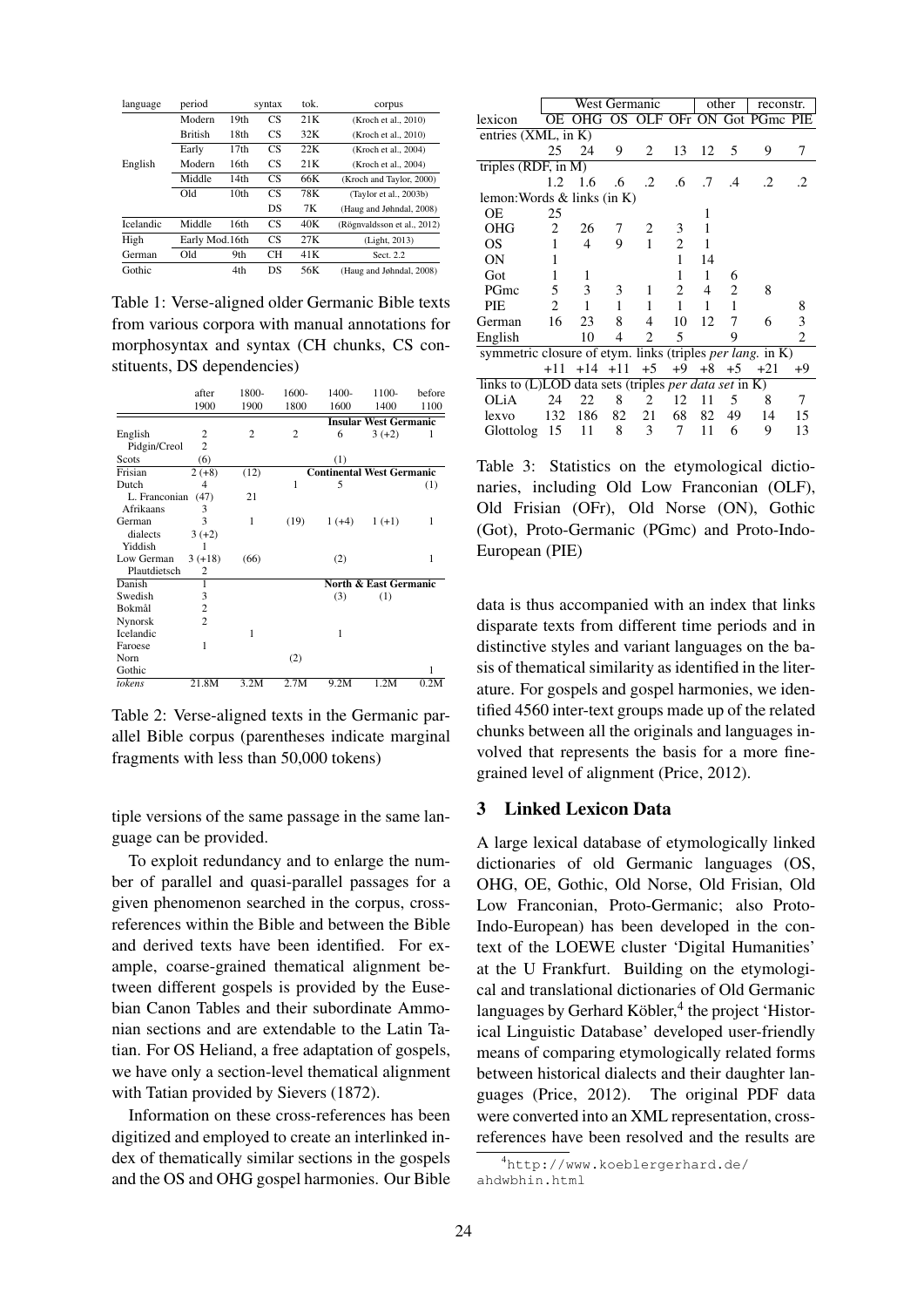imported into an XML database. A web interface has been developed, that transforms user queries into XQuery and visualizes the results in a convenient way using XSLT.

To provide a machine-readable representation of the etymological dictionaries, an RDF version has been compiled. Applying the Linked Data paradigm (Bizer et al., 2009) to etymological lexicons is particularly promising as they are characterized by a heavy linkage across different languages, so that etymological lexicons for different languages are very likely to complement each other. RDF provides the means to represent the cross-language linking using a uniform formalism, and subsequently, to facilitate information aggregation over multiple etymological lexicons as well as language-specific lexical resources.

We converted the Köbler lexicons to RDF in conformance to the Lemon model (McCrae et al., 2011), an LMF-based vocabulary to represent machine-readable lexicons by using Semantic Web standards. This conversion followed the three main objectives:

(i) linkability: XML-based query languages such as XQuery and XPath, used to create the user interface to the lexicons, limit our lexicon to a tree-structure representation. However, as our lexicons complement each other, it would be desirable to provide explicit cross-references between these entries, and to allow them to be queried jointly. Within the RDF data model, the relations within and beyond a single lexicon can be represented and queried with equal ease, surmounting constraint imposed by XML.

(ii) interoperability: Instead of resourcespecific abbreviations for languages and grammatical categories, we represent linguistic information and meta data by reference to community-maintained vocabularies publicly available as part of the (Linguistic) Linked Open Data cloud, namely lexvo (de Melo, to appear, ISO 639-3 language codes), Glottolog (Nordhoff and Hammarström, 2011, language families) and OLiA (Chiarcos, 2008, linguistic categories). Reusing vocabularies shared among many parties over the Web of Data has the advantage that resources dealing with related phenomena in the same language can be easily identified and their information integrated without additional conversion steps.

(iii) inference: The original lexicons were distributed in individual PDF files, and the XML representation was created as a faithful representation of their content, augmented with markup for relevant linguistic features. These files, however, provided complementary information, so that, say, a lexicon entry in the OS dictionary provided a reference to an etymological corresponding OHG entry, but this reference was not found in the OHG dictionary. Such gaps can be easily detected (and filled) through symmetric closure in the RDF data model.

The results of this conversion are summarized in Tab. 3. In the original XML (first row), every entry corresponds to a lemma of the language under consideration, with different etymologies (and/or senses) being associated with it. In RDF (second row), each of these homographs (together with its definition number) is defined as a lemon:Word with a homography relation with the homograph set (represented by a lemon:Word *without* definition number). The number of lemon:Words is thus slightly higher than the number of entries in the original dictionaries. Differently from the XML, however, information from different data sets can be easily aggregated, and triples originating from one document can be complemented with triples from another, shown here for the symmetric closure of etymological relations (third row) that can be easily generated using a simple SPARQL pattern like CONSTRUCT { ?0 ?p ?s } WHERE {?s ?p ?o}. The last row shows links to other data sets from the (Linguistic) Linked Open Data cloud. Most original entries were complemented with grammatical information using different (and not fully consistent) abbreviations. For the most frequent abbreviations used, a link to the corresponding OLiA concept was generated. These definitions are thus *interoperable* beyond these lexicons and can be compared, e.g., with those of lexical-semantic resources for Modern German and English as compiled in (Eckle-Kohler et al., to appear). Similarly, language abbreviations were mapped to ISO 639- 3 codes (in lexvo), or, where these were not available, to Glottolog. Even though the number of data in historical languages is constantly increasing and there is a demand for fine-grained language codes for them, neither of the aforementioned resources provide such codes. So we had to use a link to the corresponding language family instead.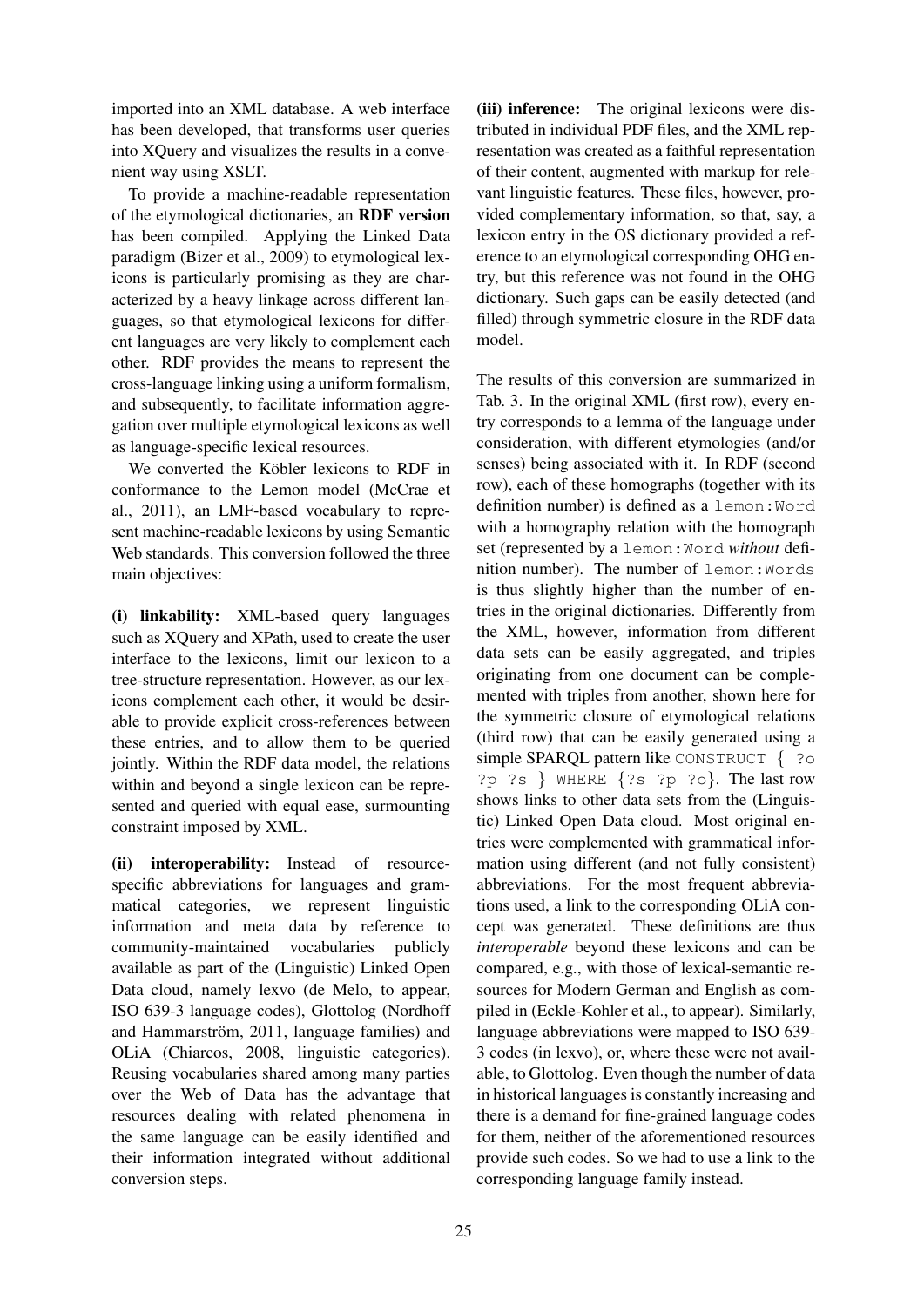| language    | period            | scheme            | corpus reference                           | language    | period     | scheme            | corpus reference                           |  |
|-------------|-------------------|-------------------|--------------------------------------------|-------------|------------|-------------------|--------------------------------------------|--|
|             | Modern            | <b>PTB</b>        | (Taylor et al., 2003a; Kroch et al., 2010) |             |            | <b>PTB</b>        | (Taylor et al., 2003a; Kroch et al., 2010) |  |
| English     | Early Mod. PPCEME |                   | (Kroch et al., 2004)                       |             | Modern     | Stanford deps     | (De Marneffe and Manning, 2008)            |  |
|             | Middle            | PPME <sub>2</sub> | (Kroch and Taylor, 2000)                   | English     |            | Penn2Malt deps    | (Johansson and Nugues, 2007)               |  |
|             | Old               | YCOE              | (Taylor et al., 2003b)                     |             | Early Mod. | <b>PPCEME</b>     | (Kroch et al., 2004)                       |  |
|             |                   | <b>PROIEL</b>     | (Taylor et al., 2003b)                     |             | Middle     | PPME <sub>2</sub> | (Kroch and Taylor, 2000)                   |  |
| High German | Modern            | <b>STTS</b>       | (Schiller et al., 1999)                    |             | Old        | YCOE              | (Taylor et al., 2003b)                     |  |
|             |                   | Early Mod. PCENHG | (Light, 2013)                              |             |            | <b>PROIEL</b>     | (Taylor et al., 2003b)                     |  |
|             | Old               | Sect. 2.2         |                                            |             | Modern     | <b>TIGER</b>      | (Brants et al., 2004)                      |  |
|             |                   | <b>T-CODEX</b>    | (Petrova et al., 2009)                     | High German |            | Tüba-D/Z          | (Telljohann et al., 2003)                  |  |
| Dutch       | Alpino<br>Modern  |                   | (Bouma et al., 2001)                       |             |            | <b>NEGRA</b>      | (Skut et al., 1997)                        |  |
| Old Norse   |                   | Menota            | (Haugen et al., 2008)                      |             | Early Mod. | <b>PCENHG</b>     | (Light, 2013)                              |  |
| Danish      | Modern            | <b>EAGLES</b>     | (Leech and Wilson, 1996)                   | Dutch       | Modern     | Alpino            | (Bouma et al., 2001)                       |  |
| Swedish     | Modern            | Mamba             | (Nivre et al., 2006)                       | Swedish     | Modern     | Mamba             | (Nivre et al., 2006)                       |  |
| Icelandic   |                   | <b>IcePaHC</b>    | (Rögnvaldsson et al., 2012)                | Icelandic   |            | IcePaHC           | (Rögnvaldsson et al., 2012)                |  |
| Gothic      |                   | <b>PROIEL</b>     | (Haug and Jøhndal, 2008)                   | Gothic      |            | <b>PROIEL</b>     | (Haug and Jøhndal, 2008)                   |  |
|             |                   |                   |                                            |             |            |                   |                                            |  |

(a) Morphosyntactic annotations

(b) Syntactic annotations

Table 4: List of annotation schemes represented as OWL2/DL ontologies and relevant Germanic corpora

#### 4 NLP methods applied

We sketch selected NLP applications developed on the data described before, the automated phraselevel alignment of quasi-parallel text, and two experiments on annotation projection on parallel text. All of these experiments are still in a relatively early stage.

### 4.1 Automated phrase-level alignment of quasi-parallel text

The needs of historical lingustics demand a more fine-grained alignment than the currently available thematical alignment of Heliand with Tatian and the gospels. We thus investigate parallel phrase detection between Heliand (OS) and Tatian (OHG), resp., Heliand and the West Saxon gospels (OE).

To identify cognate phrases, we explore 6 types of similarity metrics  $\delta(w_{OS}, w_{OHG})$  for every OS word  $w_{OS}$  and its potential OHG cognate  $w_{OHG}$ .

**1. geometry**  $\delta_q$  = difference between the relative positions of  $w_{OS}$  and  $w_{OHG}$ .

2. identity  $\delta_i(w_{OS}, w_{OHG}) = 1$  iff  $w_{OHG} =$  $w_{OS}$  (0 otherwise)

**3. lexicon**  $\delta_{lex}(w_{OS}, w_{OHG}) = 1$  iff  $w_{OHG} \in$  $W$  (0 otherwise) where  $W$  is a set of possible OHG translations for  $w_{OS}$  suggested by a lexicon, i.e., either

direct etymological link in (the symmetric closure of) the etymological dictionaries, or

indirect shared German gloss in the etymological dictionaries

4. orthography similarity measure based on character replacement likelihood:

#### relative Levenshtein similarity

 $\delta_{lev}(w_{OS}, w_{OHG}) = 1 - \frac{ld}{|w_{OS}|+1}$ where ld is the standard Levenstein distance and  $|w_{OS}|$  and  $|w_{OHG}|$  are the number of characters in each word.

statistical character replacement probability as approximated by a character-based statistical machine translation system (Neubig et al., 2012)

5. normalization  $\delta_{norm}(w_{OS}, w_{OHG})$  =  $\delta_i(w'_{OS}, w_{OHG})$  , with  $w'_{OS}$  being the OHG 'normalization' of the original  $w_{OS}$ . Here, normalization uses a weighted Levenshtein distance and a fixed list of OHG target words (Bollmann et al., 2011).

**6.** cooccurrences  $\delta_p(w_{OS}, w_{OHG})$  =  $P(w_{OS}|w_{OHG})P(w_{OHG}|w_{OS})$ , calculated on thematically aligned sections from both texts.

For any two thematically aligned OS and OHG word vectors, we thus span up a similarity matrix between both word vectors on the basis of these metrics. On the matrices, different operations can be applied to calculate similarity derived metrics, including point-wise multiplication or addition, thresholds and a smoothing operator, that aligns words due to the similarity of its neighbors. The resulting matrix is then decoded by a greedy algorithm that aligns the words with the highest score, and then iterates for the remaining words.

At the moment, we provide a graphical interface over a webpage that allows a philologist to dynam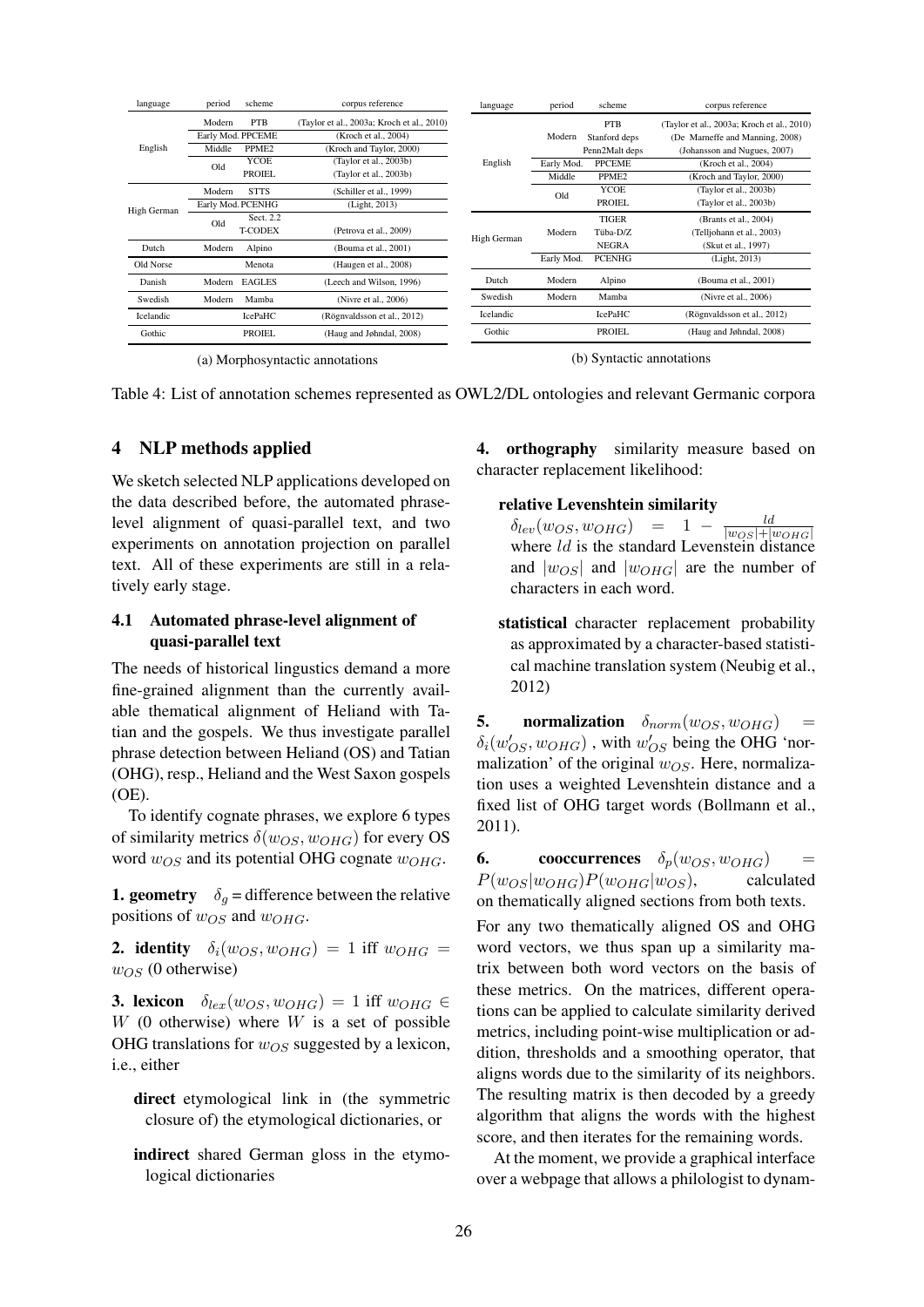ically define an alignment function and that provides a graphical visualization of the result. During a partial qualitative evaluation a historical linguist was asked to compare the results of alignment based on various metrics applied to a small text passage. He took into consideration the overall match of the topic of the aligned passages as well as the number of parallel passages that the metrics failed to align. Eventually, it was indicated that the best results can be achieved by combining multiple metrics. A combination of either direct lexicon-based or normalization-based alignment and geometrical alignment appears to be particularly promising. Yet, systematic experiments to automatically explore this feature space are still being prepared and depend on the availability of a gold alignment for selected verses.

#### 4.2 Projecting dependency relations

As shown in Tab. 1, we only possess shallow syntactic annotations of OHG (and OS) text. We are thus particularly interested in establishing richer syntactic annotations. A challenging aspect in this respect is the limited availability of parallel training data for historical language stages. However, due to diachronic relatedness, we may expect that syntactic patterns of Old Germanic languages are preserved in their modern descendants. Such an approach requires a consistent hyperlemmatization, e.g., against a modern language

We tested this idea on Bible texts from four corpora with closely related annotation schemes for syntax (Tab. 1, corpora with CS-syntax): Icelandic (IS), Early Modern High German (DE), Middle English (ME) and Old English (OE). These schemes originate in the Penn Treebank scheme (Taylor et al., 2003a), and we thus parsed a modern English Bible with a parser trained on the Penn Treebank. As older Germanic languages are characterized by a higher degree of word order flexibility than Modern English, we converted historical and modern annotations to dependency relations using standard tools for this task (Johansson and Nugues, 2007). Word-alignment was obtained with GIZA++ and 1:1 alignment was enforced using the translation table. Then, we projected dependency relations and the English words as hyperlemmas for the historical texts. The historical texts had comparable POS annotation that was only slightly normalized across the corpora as it preserved more morphological information than Modern English POS tags.

On these projections, a fragment-aware parser was trained using the English (hyper)lemmas and the original POS tags (Spreyer and Kuhn, 2009). We limited the amount of parallel data available to a training set of 437 sentences per language and a test set of 174 per language. Our hypothesis was that in this setting, (projected) training data from related languages can be used *in place of* training data for the language under consideration, *if* the amount of data is sufficient *and* the languages are sufficiently closely related. Furthermore, we assumed that with an increasing number of languages considered (and thus training set size), the quality of the projected annotations would continuously improve *as long as* the languages are sufficiently closely related.

For evaluation, we employed the unlabeled attachment score (UAS) (Collins et al., 1999) on the test data and compared with the (dependency version of) the original annotation in these corpora. Tab. 5 compares the performance of a parser trained on target language data with parsers trained on (hyperlemmatized) related languages. The scores in the second column are the baseline UAS where the parser was applied to the same language as it was trained on. The third column shows the difference with the parser applied to a language but trained on projections into another language. The fourth and the fifth column provides the results of the parser trained on one or two additional related languages respectively.

The results showed that, among the West Germanic languages (but not IS), a parser trained on two or more related languages can reach the same performance or even outperforms a parser trained on the target language. Furthermore, a parser trained on (projected) annotations from two or more related languages is likely to outperform a parser trained on a single related language. Accordingly, in absence of parallel texts for the target language, the parser can be successfully trained on annotation projections from two or more related languages. It should be noted, however, that the overall performance of the parser was relatively poor. This may be, however, an artifact of the great grammatical divergency between Modern English (and, to a limited degree, ME: reduced morphology, strict word order) and older Germanic languages (rich morphology, flexible word order).

Subsequent experiments will thus address the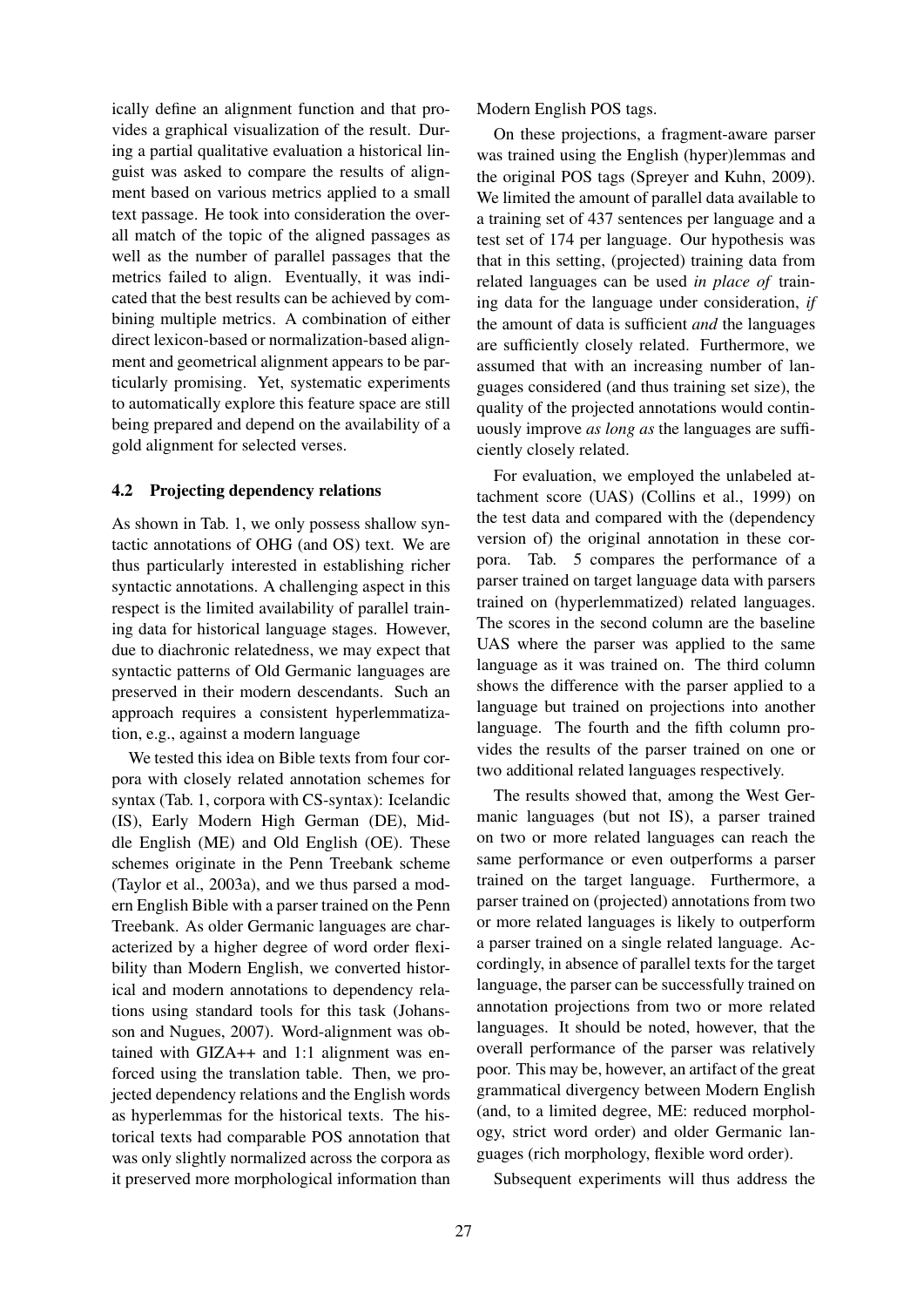inclusion of richer morphological features, projections from other languages and evaluation against another set of dependency (DS) annotations for Gothic and Old English (Tab. 1), for which related annotation schemes for Latin, Greek and Czech are available – all of these languages are characterized by rich morphology and flexible syntax.

|           | on    | on related languages |                        |       |                       |          |                        |  |  |  |
|-----------|-------|----------------------|------------------------|-------|-----------------------|----------|------------------------|--|--|--|
| Tgt       | Tgt   | Best monoling.       |                        |       | Best biling.          | Triling. |                        |  |  |  |
|           | lang. | model                | $\triangle$ UAS        |       | model $\triangle UAS$ | model    | <b>AUAS</b>            |  |  |  |
| DE        | .41   | IS                   | $+.02$ <sup>n.s.</sup> |       | $+ME + .05^*$         | $+OE$    | $+.04**$               |  |  |  |
| <b>IS</b> | .32   | <b>ME</b>            | $-.06***$              | $+DE$ | $-.03n.s.$            | $+OE$    | $-.04*$                |  |  |  |
| <b>ME</b> | .60   | <b>IS</b>            | $-.04***$              | $+OE$ | $-.01n.s.$            | $+DE$    | $-.02$ <sup>n.s.</sup> |  |  |  |
| OE.       | .30   | ME.                  | $.00^{n.s.}$           | $+IS$ | $.00^{n.s.}$          | $+DE$    | $.00^{n.s.}$           |  |  |  |

Table 5: Performance of parsing models (UAS difference vs. 2nd col. with  $\chi^2$ : \*  $p \lt .05$ , \*\*  $p < .01,$ \*\*\*  $p < .005$ )

#### 4.3 Harmonization of grammatical features

Another line of studies addresses the projection of grammatical features as represented in POS tags and dependency labels. Unfortunately, modern and historical language stages are annotated according to a great variety of annotation schemes which can not be trivially mapped to a generalization without substantial loss of information (as, e.g., in the approach by Petrov et al., 2012). For processing of multilingual corpora the problem of heteroginity of linguistic annotations is very acute. Above, we described an experiment that used PTB style annotations only. This limitation was imposed by the annotation schema of the target corpora that had PTB style syntactic annotations.

We thus follow Chiarcos (2008) and represent the most relevant Germanic annotation schemes as OWL2/DL ontologies, and link these to an overarching Reference Model. Unlike a tagset, whose string-based annotations require disjoint categories at a fixed level of granularity, this ontology-based approach allows to decompose the semantics of annotations and consider all aspects independently. For example, a tagger may correctly identify plural agreement but incorrectly assume that it pertains a noun, as in the Penn Treebank tag NNS. In the original tagset, a corresponding tag for, say, adjectives, does not exist, but using the ontology, a plural adjective could nevertheless be represented in the form of different RDF triples. With lexicon data being available in RDF and linked to the OLiA Reference Model, as well (Sect. 3), the incorrect word class can be spotted, and corrected, but the agreement information could remain unaffected.

These annotations have also been successfully employed in ensemble combination architectures, where information from different sources (say, NLP tools) was integrated on the basis of the Reference Model and disambiguated using ontological axioms (Chiarcos, 2010; Pareja-Lora and Aguado de Cea, 2010). In an annotation projection scenario, these sources could be projections from different languages annotated according to different schemes, e.g., German, English, Swedish or Latin. These experiments are currently being conducted, but Annotation Models for several schemes are already available (Tab. 4).

#### 5 Digital Humanities

Our ultimate goal is to facilitate studies of historical and empirical linguists and philologists.

One research question under consideration is whether the Heliand influenced Luther (Price, 2012), who, apparently, possessed one copy. Based on a thorough comparison of thematically aligned passages, evidence for or against this hypothesis may be gathered, and this investigation can be simplified by limiting the search to parallel phrases automatically identified (Sect. 4.1).

Another research question pertains to divergencies between, e.g., OHG texts and their Latin source. As most OHG material is translated in a literal fashion, and the word order was relatively flexible, the OHG syntax may have been adjusted to mirror the Latin original. Research of OHG syntax thus concentrates on passages where OHG syntax differs from the Latin source (Hinterhölzl and Petrova, 2009).

Different types of divergencies have been identified by qualitative research. Early translations unlike modern ones tend to be very literal, often not being only word by word translation but also preserving the syntax of the original. Nevertheless, due to strong grammatical differences between two languages, various divergencies on (morpho)syntactic and lexical levels were unavoidable. Such, the transition from the Latin synthetic to OHG analytic wordforms in case of the deponent verbs is systematically observed. Also the changes of the word position as well as missing a word in translation or adding a word that is not present in the Latin original can be frequently found. Such divergencies can be often explained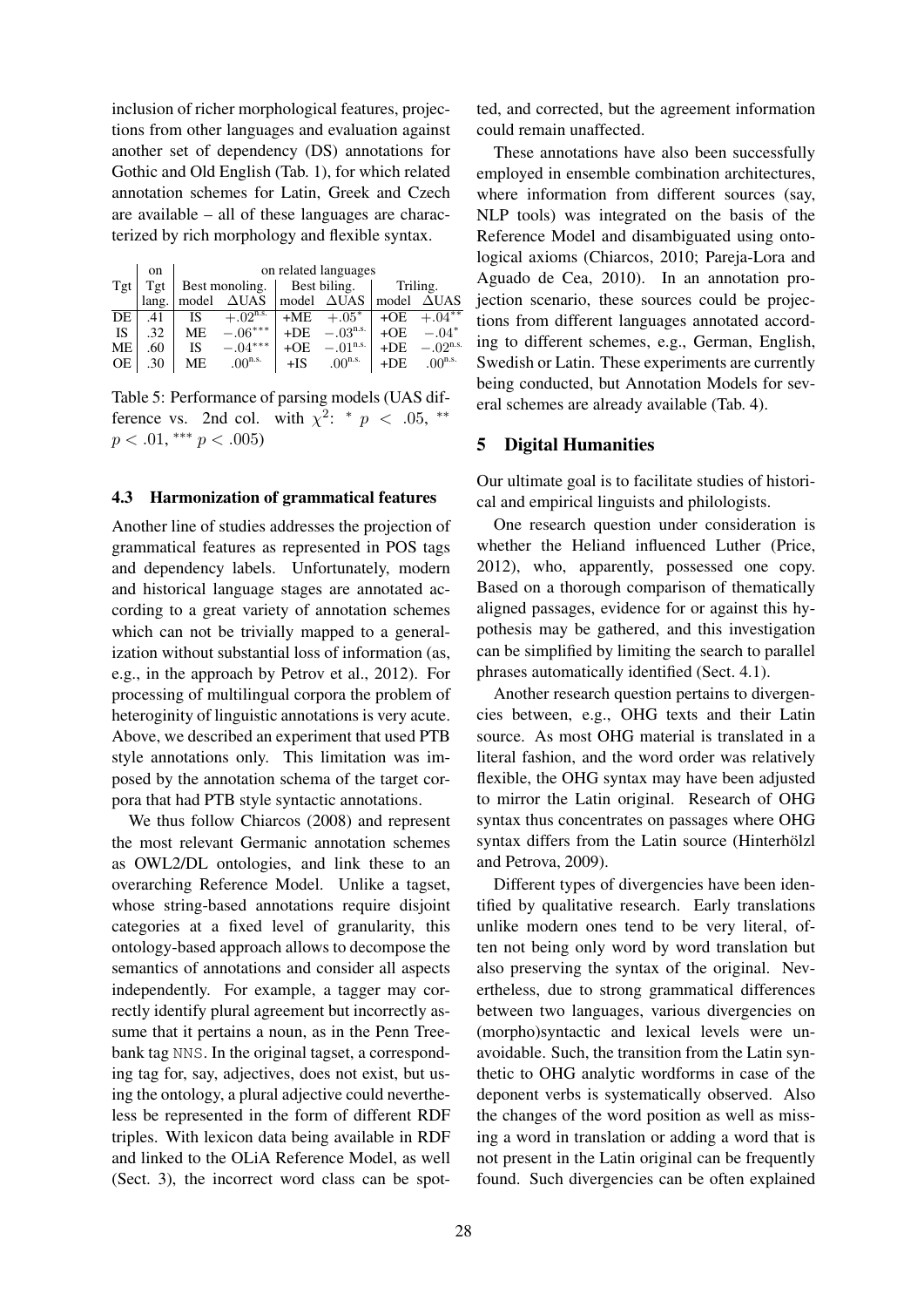by stylistic or pragmatic reasons as well as by personal preferences of the translator.

This line of research is currently supported through automated word-level alignment between the OHG and Latin versions of Tatian. We built a parallel corpus using GIZA++ and used the TreeAligner (Lundborg et al., 2007) for search and evaluation. On this basis, a philological comparison of OHG Tatian and its Latin source is being conducted. More helpful, however, would be a comparison of different syntactic patterns in OHG and Latin which motivates our experiments in annotation projection (Sect. 4.2).

Finally, our experiments in the ontology-based harmonization of different annotation schemes (Sect. 4.3) will facilitate subsequent typological and linguistic comparison across corpora with manual annotations for syntax and/or morphology according to different schemes.

#### 6 Summary

We sketched major research directions on the development of resources, NLP tools and algorithms to facilitate the study Old Germanic languages currently pursued at the Goethe-University Frankfurt in the context of two related research initiatives, the LOEWE cluster 'Digital Humanities' and the project 'Old German Reference corpus'.

Our efforts resulted in the creation of the following resources:

- a massive parallel corpus of TEIconformant Bibles including all contemporary Germanic languages as well as early stages of Germanic languages (Sect. 2.1).
- an exhaustive, morphosyntactically annotated corpus of OHG and OS with morphosyntactic annotations. Annotations were automatically derived from glossaries and manually refined (Sect. 2.2).
- an index providing a **thematical alignment** of the four gospels with each other as well as with OHG and OS gospel harmonies (Sect. 2.3). This high quality alignment provides a solid basis for further more fine-grained automatic alignment (Sect. 4.1).
- XML versions of lexical resources, including etymological dictionaries of Old Germanic languages (Sect. 3)
- an RDF-based linked etymological database of Old Germanic languages compiled from the latter (Sect. 3)
- a Linked Data representation of annotation schemes for corpora, NLP tools and grammatical features in the linked lexicon data (Sect. 3, 4.3)

The resources created provide an excellent testbed for various NLP algorithms, particularly for experiments on alignment and annotation projection techniques: We developed different metrics for quasi-parallel alignment applied to the corpus of gospel harmonies (Sect. 4.1). For subsequent analysis, evaluation and refinement by historical linguists, we provide a graphical visualization and user interface in a form of a webpage. This is an on-going project and further research will aim at refining metrics and their combination.

Our massive parallel corpus is a perfect prerequisite for annotation projection (Sect. 4.2). Our experiments on annotation projections and crosslingual parser adaptation showed that it is possible to use (hyperlemmatized) training data from multiple closely related languages *in place of* training data for the language under consideration, and on small sets of parallel training data available, this did not lead to a significant loss of performance. The only exception in the experiment (IS) is also most remote from the other languages considered.

A severe limitation of this experiment was that it required operating on (variants of) the same annotation scheme. Another line of our research is focused on researching of ways to surmount such restrictions. We thus adopt a modular approach with annotation schemes linked to the OLiA Reference Model to harmonize annotations and grammatical features from lexicons (Sect. 4.3).

Finally, applications of these algorithms and resources in research questions in philology, historical linguistics and comparative linguistics were sketched in Sect. 5.

While most resources described in this paper have been developed for several years at the Goethe-University Frankfurt, the increased focus on NLP and Linked Data represent novel developments pursued by the newly established Applied Computational Linguistics Lab at the Goethe University Frankfurt. Different aspects of research sketched in this paper thus describe on-going activities at different degrees of completion.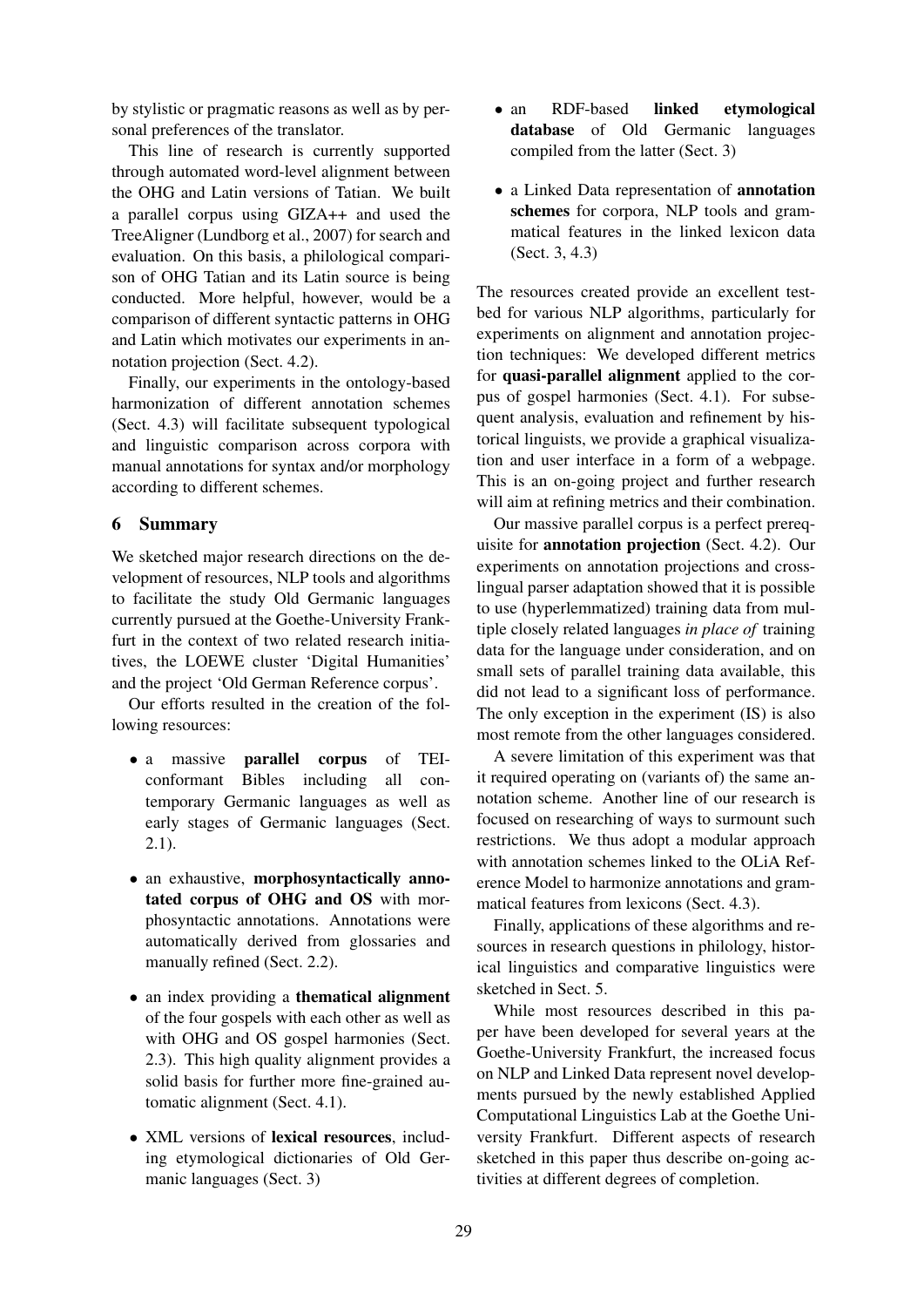#### Acknowledgements

The research of Christian Chiarcos, Maria Sukhareva, Tim Price, Gaye Detmold, and Jens Chobotsky described in this paper was supported by the research cluster 'Digital Humanities' at the Goethe-University Frankfurt, funded through the LOEWE programme of the federal state of Hessia. The research of Roland Mittmann was conducted in the project 'Old German Reference corpus', funded by the Deutsche Forschungsgemeinschaft (DFG).

#### References

- Christian Bizer, Tom Heath, and Tim Berners-Lee. 2009. Linked Data – The story so far. *International Journal on Semantic Web and Information Systems (IJSWIS)*, 5(3):1–22.
- Marcel Bollmann, Florian Petran, and Stefanie Dipper. 2011. Rule-based normalization of historical texts. In *Proceedings of the Workshop on Language Technologies for Digital Humanities and Cultural Heritage (LaTeCH-2011)*, pages 34–42, Hissar, Bulgaria, September.
- Gosse Bouma, Gertjan Van Noord, and Robert Malouf. 2001. Alpino: Wide-coverage computational analysis of Dutch. *Language and Computers*, 37(1):45– 59.
- Sabine Brants, Stefanie Dipper, Peter Eisenberg, Silvia Hansen-Schirra, Esther König, Wolfgang Lezius, Christian Rohrer, George Smith, and Hans Uszkoreit. 2004. Tiger: Linguistic interpretation of a german corpus. *Research on Language and Computation*, 2(4):597–620.
- Christian Chiarcos. 2008. An ontology of linguistic annotations. *LDV Forum*, 23(1):1–16.
- Christian Chiarcos. 2010. Towards robust multi-tool tagging. An OWL/DL-based approach. In *Proc. of the 48th Annual Meeting of the Association for Computational Linguistics (ACL-2010)*, pages 659–670, Uppsala, Sweden.
- Michael Collins, Lance Ramshaw, Jan Hajič, and Christoph Tillmann. 1999. A statistical parser for Czech. In *Proc. of the 37th Annual Meeting of the Association for Computational Linguistics (ACL-1999)*, pages 505–512, Maryland, June.
- Marie-Catherine De Marneffe and Christopher D Manning. 2008. The Stanford typed dependencies representation. In *Proceedings of the COLING-2008 Workshop on Cross-Framework and Cross-Domain Parser Evaluation*, pages 1–8.
- Gerard de Melo. to appear. Lexvo.org: Languagerelated information for the linguistic linked data cloud. *Semantic Web Journal*, pages 1–7.
- Judith Eckle-Kohler, John McCrae, and Christian Chiarcos. to appear. lemonUby – A large, interlinked, syntactically-rich resource for ontologies. *Semantic Web Journal: Multilingual Linked Open Data*.
- Jost Gippert. 2011. The TITUS Project. 25 years of corpus building in ancient languages. In *Perspektiven einer corpusbasierten historischen Linguistik und Philologie. Internationale Tagung des Akademienvorhabens "Altagyptisches W ¨ orterbuch" ¨ an der Berlin-Brandenburgischen Akademie der Wissenschaften*, pages 169–192, Berlin, December.
- Dag TT Haug and Marius Jøhndal. 2008. Creating a parallel treebank of the old Indo-European bible translations. In *Proceedings of the Language Technology for Cultural Heritage Data Workshop (LaTeCH 2008)*, pages 27–34, Marrakech, Morocco, June.
- Odd Einar Haugen, Tone Merete Bruvik, Matthew Driscoll, Karl G Johansson, Rune Kyrkjebø, and Tarrin Wills. 2008. The Menota handbook: Guidelines for the electronic encoding of Medieval Nordic primary sources.
- Roland Hinterhölzl and Svetlana Petrova. 2009. In*formation Structure and Language Change: New Approaches to Word Order Variation in Germanic*. Mouton de Gruyter.
- Richard Johansson and Pierre Nugues. 2007. Extended constituent-to-dependency conversion for English. In *Proceedings of the 16th Nordic Conference on Computational Linguistics (NoDaLiDa-2007)*, pages 105–112, Tartu, Estonia, May.
- Anthony Kroch and Ann Taylor. 2000. The Penn-Helsinki Parsed Corpus of Middle English (PPCME2). Department of Linguistics, University of Pennsylvania. CD-ROM.
- Anthony Kroch, Beatrice Santorini, and Lauren Delfs. 2004. The Penn-Helsinki Parsed Corpus of Early Modern English (PPCEME). Department of Linguistics, University of Pennsylvania. CD-ROM.
- Anthony Kroch, Beatrice Santorini, and Ariel Diertani. 2010. The Penn-Helsinki Parsed Corpus of Modern British English (PPCMBE). Department of Linguistics, University of Pennsylvania. CD-ROM.
- Geoffrey Leech and Andrew Wilson. 1996. EAGLES guidelines: Recommendations for the morphosyntactic annotation of corpora.
- Caitlin Light. 2013. Parsed Corpus of Early New High German (PCENHG), v. 0.5. University of Pennsylvania, http://enhgcorpus. wikispaces.com/.
- Sonja Linde and Roland Mittmann. 2013. Old German Reference Corpus. Digitizing the knowledge of the 19th century. In Paul Bennett, Martin Durrell, Silke